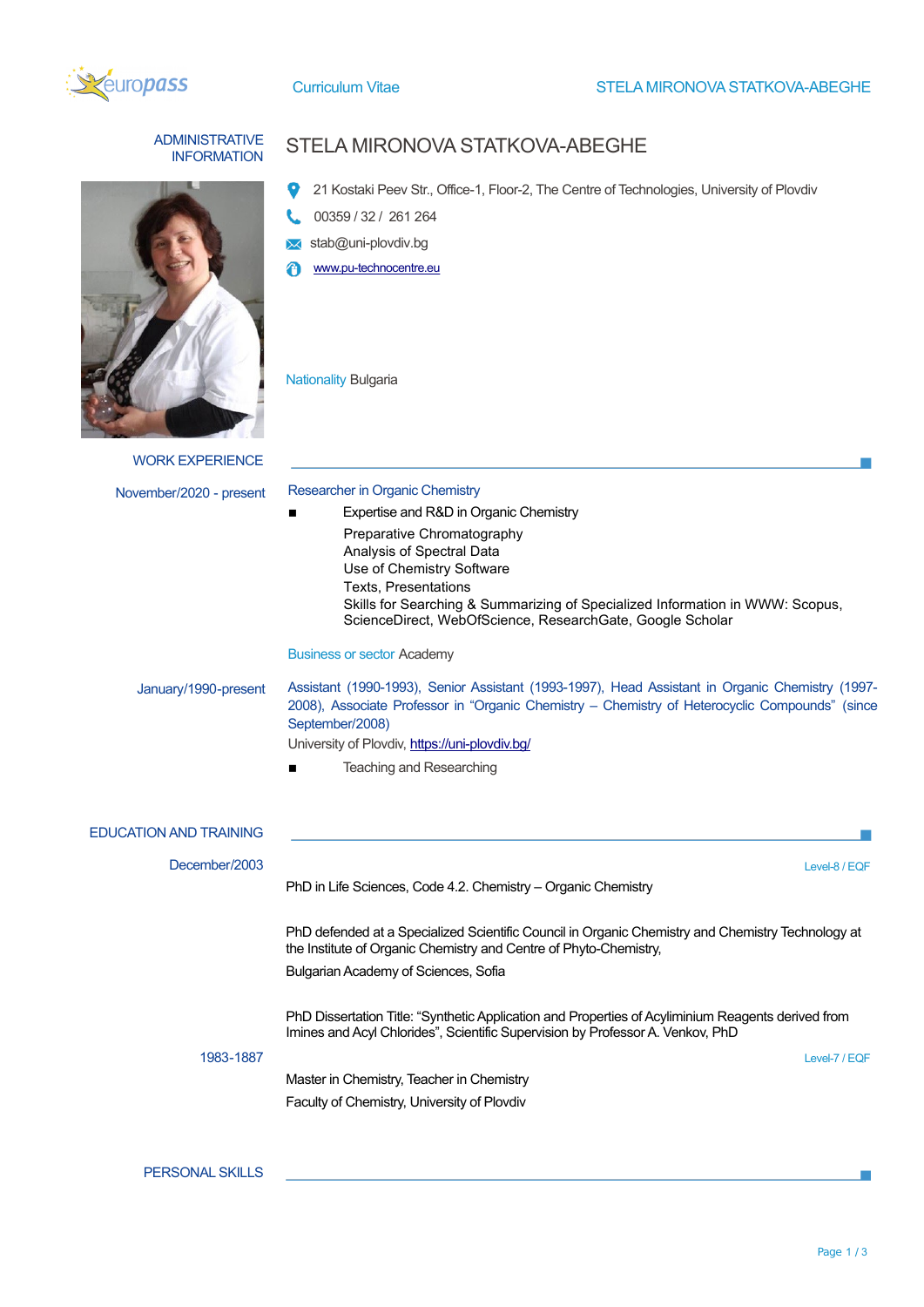

| Mother tongue(s)                                                           | <b>Bulgarian</b>                                                                                                                                                                                                                                                                                                                                                                                                                                                                                                                                                                                                                                                                                             |                                                                  |                                                                  |                                                                  |                |  |
|----------------------------------------------------------------------------|--------------------------------------------------------------------------------------------------------------------------------------------------------------------------------------------------------------------------------------------------------------------------------------------------------------------------------------------------------------------------------------------------------------------------------------------------------------------------------------------------------------------------------------------------------------------------------------------------------------------------------------------------------------------------------------------------------------|------------------------------------------------------------------|------------------------------------------------------------------|------------------------------------------------------------------|----------------|--|
| Other language(s)                                                          |                                                                                                                                                                                                                                                                                                                                                                                                                                                                                                                                                                                                                                                                                                              | <b>UNDERSTANDING</b>                                             |                                                                  | <b>SPEAKING</b>                                                  | <b>WRITING</b> |  |
|                                                                            | Listening                                                                                                                                                                                                                                                                                                                                                                                                                                                                                                                                                                                                                                                                                                    | Reading                                                          | Spoken interaction                                               | Spoken production                                                |                |  |
| English                                                                    | B/2                                                                                                                                                                                                                                                                                                                                                                                                                                                                                                                                                                                                                                                                                                          | B/2                                                              | B/2                                                              | B/2                                                              | B/2            |  |
|                                                                            |                                                                                                                                                                                                                                                                                                                                                                                                                                                                                                                                                                                                                                                                                                              | Replace with name of language certificate. Enter level if known. |                                                                  |                                                                  |                |  |
| Russian                                                                    | C/1                                                                                                                                                                                                                                                                                                                                                                                                                                                                                                                                                                                                                                                                                                          | C/1                                                              | C/1                                                              | B/2                                                              | B/2            |  |
|                                                                            |                                                                                                                                                                                                                                                                                                                                                                                                                                                                                                                                                                                                                                                                                                              |                                                                  | Replace with name of language certificate. Enter level if known. |                                                                  |                |  |
| German                                                                     | A/1                                                                                                                                                                                                                                                                                                                                                                                                                                                                                                                                                                                                                                                                                                          | A/1                                                              | A/1                                                              | A/1                                                              | A/1            |  |
|                                                                            |                                                                                                                                                                                                                                                                                                                                                                                                                                                                                                                                                                                                                                                                                                              |                                                                  |                                                                  | Replace with name of language certificate. Enter level if known. |                |  |
|                                                                            | Levels: A1/2: Basic user - B1/2: Independent user - C1/2 Proficient user<br>Common European Framework of Reference for Languages                                                                                                                                                                                                                                                                                                                                                                                                                                                                                                                                                                             |                                                                  |                                                                  |                                                                  |                |  |
| <b>Communication Skills</b>                                                | Excellent communication skills, obtained during exercising my academic and consulting<br>activities                                                                                                                                                                                                                                                                                                                                                                                                                                                                                                                                                                                                          |                                                                  |                                                                  |                                                                  |                |  |
| Organisational / managerial skills                                         | Scientific Guidance - Scientific Supervisor of four PhD students; three of them defended<br>successfully their PhD degrees; organization of teams (Project Leader of four scientific projects,<br>financed by the Scientific Researches Fund at the University of Plovdiv                                                                                                                                                                                                                                                                                                                                                                                                                                    |                                                                  |                                                                  |                                                                  |                |  |
| Job-related skills                                                         | Excellent skills in conducting researches to increase the level of competences of young<br>scientists<br><b>Leading Lecturer at:</b><br>Organic Chemistry; Bachelor Degree Core Course<br>Chemistry of Cosmetic Products, Bachelor Degree Elective Course<br>Chemistry of Heterocyclic Compounds, Master Degree Elective Course<br>Medical Cosmetics, Master Degree Elective Course                                                                                                                                                                                                                                                                                                                          |                                                                  |                                                                  |                                                                  |                |  |
|                                                                            |                                                                                                                                                                                                                                                                                                                                                                                                                                                                                                                                                                                                                                                                                                              |                                                                  |                                                                  |                                                                  |                |  |
| <b>SKILLS AND COMPETENCES</b><br>(AS A RESEARCHER, SCIENTIST,<br>LECTURER) | Professional at the field of Organic Synthesis - Chemistry of Heterocyclic Compounds<br><b>Scientific Field of Interests</b><br>Synthetic Application of the the Alpha-Amidoalkylation Reaction for the Production of<br>1.<br><b>Biologically Active Substances.</b><br>Development of New Methods for Synthesis of Heterocyclic Compounds<br>2.<br>Methods of Researching of Anti-Oxidative Activity. New Anti-Oxidants. Bio-Anti-<br>3.<br>Oxidants<br><b>ORCID:</b><br>0000-0002-3833-6779, https://orcid.org/0000-0002-3833-6779<br><b>National Center for Information and Documentation</b><br>Registry of Scientific Activities at the Republic of Bulgaria<br>Registered at the Registry with № 3260 |                                                                  |                                                                  |                                                                  |                |  |
|                                                                            |                                                                                                                                                                                                                                                                                                                                                                                                                                                                                                                                                                                                                                                                                                              |                                                                  |                                                                  |                                                                  |                |  |
| <b>Computer skills</b>                                                     | Excellent skills to operate with Microsoft Office™;<br>Online work with students and at business webinars (since 2010)<br>■                                                                                                                                                                                                                                                                                                                                                                                                                                                                                                                                                                                  |                                                                  |                                                                  |                                                                  |                |  |

 $\mathbb{R}^n$